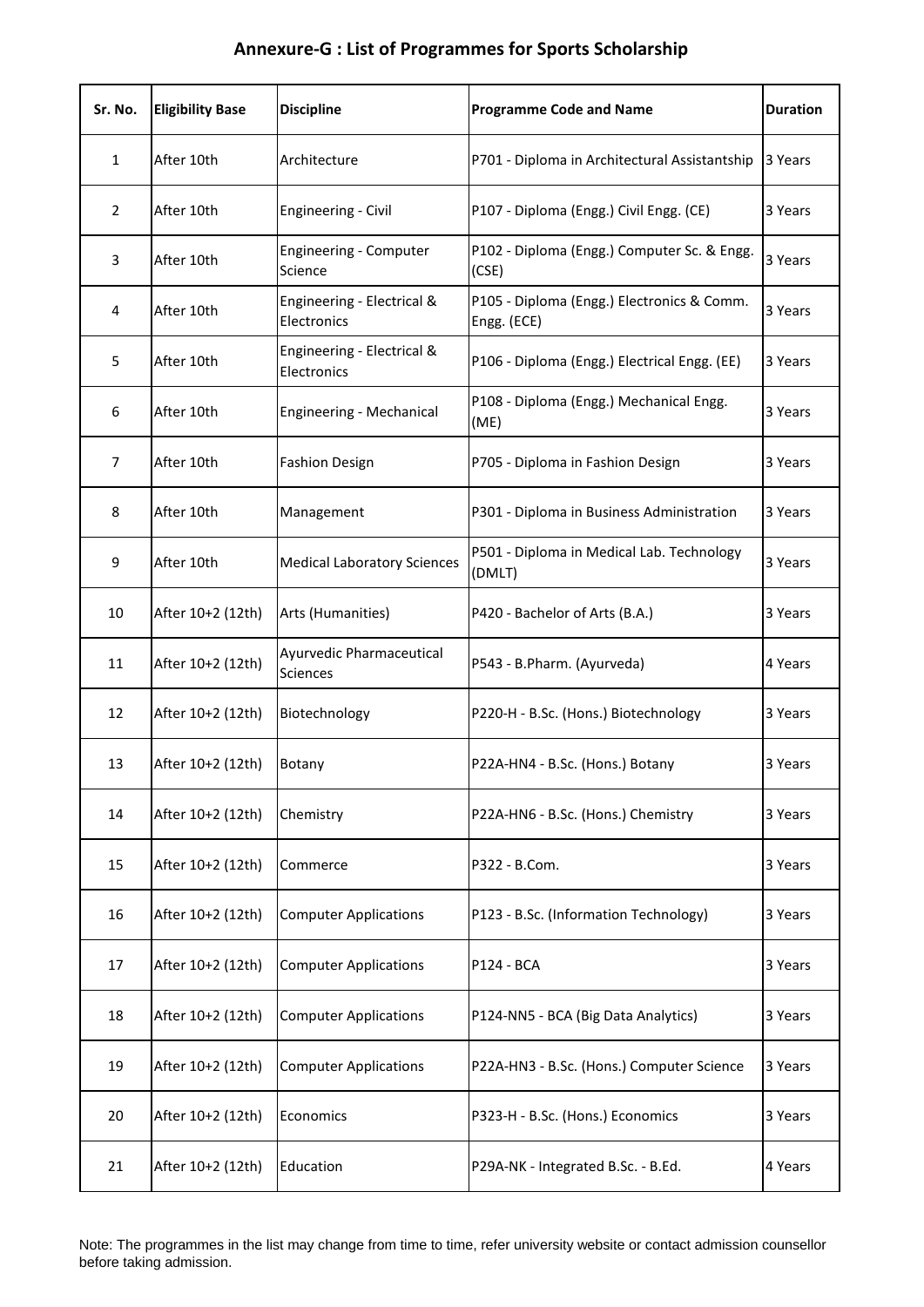| Sr. No. | <b>Eligibility Base</b> | <b>Discipline</b>             | <b>Programme Code and Name</b>                                            | <b>Duration</b> |
|---------|-------------------------|-------------------------------|---------------------------------------------------------------------------|-----------------|
| 22      | After 10+2 (12th)       | Education                     | P490-NK - Integrated B.A. - B.Ed.                                         | 4 Years         |
| 23      | After 10+2 (12th)       | <b>Fashion Design</b>         | P722-NN3 - B.Sc. (Design - Fashion)                                       | 3 Years         |
| 24      | After 10+2 (12th)       | <b>Fashion Design</b>         | P742-NN3 - B.Design (Fashion)                                             | 4 Years         |
| 25      | After 10+2 (12th)       | <b>Fine Arts</b>              | P421 - B.A. (Fine Arts)                                                   | 3 Years         |
| 26      | After 10+2 (12th)       | <b>Fine Arts</b>              | P441 - Bachelor of Fine Arts (BFA)                                        | 4 Years         |
| 27      | After 10+2 (12th)       | Food Technology               | P224-H - B.Sc. (Hons.) Food Technology                                    | 3 Years         |
| 28      | After 10+2 (12th)       | <b>Forensic Sciences</b>      | P22G - B.Sc. (Forensic Sciences)                                          | 3 Years         |
| 29      | After 10+2 (12th)       | Hotel Management &<br>Tourism | P320-NN4 - BBA (Tourism & Hospitality)                                    | 3 Years         |
| 30      | After 10+2 (12th)       | Hotel Management &<br>Tourism | P320-NNM - BBA (Airlines and Airport<br>Management)                       | 3 Years         |
| 31      | After 10+2 (12th)       | Hotel Management &<br>Tourism | P324 - B.Sc. (Hotel Management)                                           | 3 Years         |
| 32      | After 10+2 (12th)       | Hotel Management &<br>Tourism | P324-NN4 - B.A. (Culinary Arts)                                           | 3 Years         |
| 33      | After 10+2 (12th)       | Hotel Management &<br>Tourism | P325 - B.Sc. (Airlines, Tourism & Hospitality)                            | 3 Years         |
| 34      | After 10+2 (12th)       | Hotel Management &<br>Tourism | P344 - Bachelor of Hotel Mgt & Catering<br>Technology (BHMCT)             | 4 Years         |
| 35      | After 10+2 (12th)       | <b>Interaction Design</b>     | P742-NN9 - B.Design (User Experience)                                     | 4 Years         |
| 36      | After 10+2 (12th)       | Interior & Furniture Design   | P722-NN1 - B.Sc. (Design - Interior &<br>Furniture)                       | 3 Years         |
| 37      | After 10+2 (12th)       | Interior & Furniture Design   | P742-NN1 - B.Design (Interior & Furniture)                                | 4 Years         |
| 38      | After 10+2 (12th)       | Journalism & Film Production  | P724 - B.A. (Journalism & Mass<br>Communication)                          | 3 Years         |
| 39      | After 10+2 (12th)       |                               | Journalism & Film Production   P727 - B.Sc. (Film & TV Production)        | 3 Years         |
| 40      | After 10+2 (12th)       |                               | Journalism & Film Production   P742-NN6 - B.Design (Film & TV Production) | 4 Years         |
| 41      | After 10+2 (12th)       | Law                           | P391-HH - BBA, LL.B. (Hons.)<br>{No exit/discontinue option after BBA}    | 5 Years         |
| 42      | After 10+2 (12th)       | Law                           | P490-HH - B.A., LL.B.(Hons.)<br>{No exit/discontinue option after B.A.}   | 5 Years         |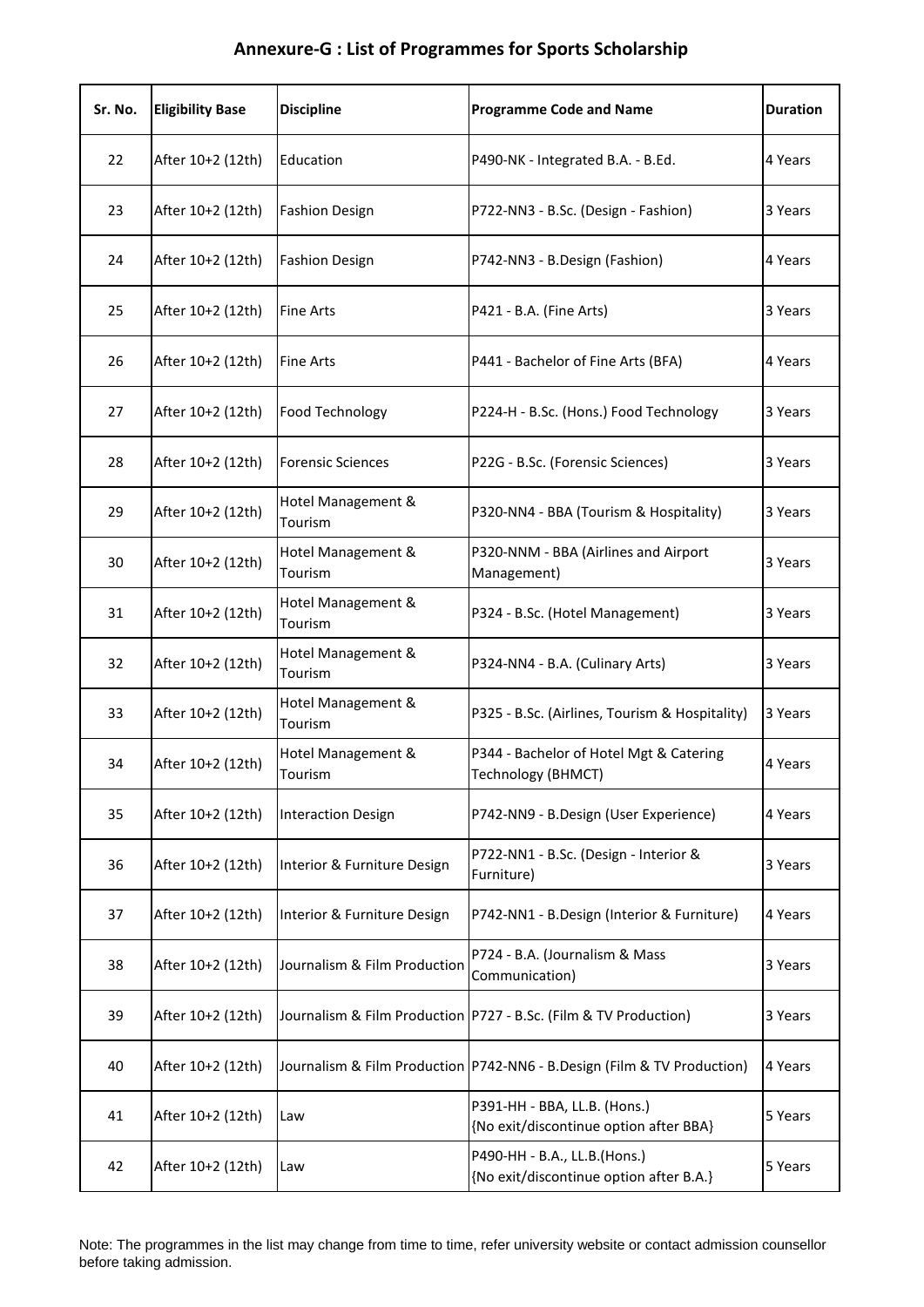| Sr. No. | <b>Eligibility Base</b> | <b>Discipline</b>                  | <b>Programme Code and Name</b>                                     | <b>Duration</b> |
|---------|-------------------------|------------------------------------|--------------------------------------------------------------------|-----------------|
| 43      | After 10+2 (12th)       | Library Science                    | P41B - Diploma in Library & Information<br>Sciences (D. Lib.I.Sc.) | 1 Year          |
| 44      | After 10+2 (12th)       | Management                         | P320-NN1 - BBA (Information Technology)                            | 3 Years         |
| 45      | After 10+2 (12th)       | Management                         | P321 - BBA                                                         | 3 Years         |
| 46      | After 10+2 (12th)       | Management                         | P391-NE - Integrated BBA - MBA                                     | 4 Years         |
| 47      | After 10+2 (12th)       | Mathematics                        | P22A-HN8 - B.Sc. (Hons.) Mathematics                               | 3 Years         |
| 48      | After 10+2 (12th)       | <b>Medical Laboratory Sciences</b> | P521 - B.Sc. (Medical Laboratory Technology)                       | 3 Years         |
| 49      | After 10+2 (12th)       | <b>Medical Laboratory Sciences</b> | P521-NN2 - B.Sc. (Hons.) Public Health                             | 3 Years         |
| 50      | After 10+2 (12th)       | Microbiology                       | P223-H - B.Sc. (Hons.) Microbiology                                | 3 Years         |
| 51      | After 10+2 (12th)       | Multimedia & Animation             | P722-NN5 - B.Sc. (Design - Graphics)                               | 3 Years         |
| 52      | After 10+2 (12th)       | Multimedia & Animation             | P722-NN7 - B.Sc. (Design - Multimedia)                             | 3 Years         |
| 53      | After 10+2 (12th)       | Multimedia & Animation             | P722-NN8 - B.Sc. (Design - Gaming)                                 | 3 Years         |
| 54      | After 10+2 (12th)       | Multimedia & Animation             | P742-NN5 - B.Design (Graphics)                                     | 4 Years         |
| 55      | After 10+2 (12th)       | Multimedia & Animation             | P742-NN7 - B.Design (Multimedia)                                   | 4 Years         |
| 56      | After 10+2 (12th)       | Multimedia & Animation             | P742-NN8 - B.Design (Gaming)                                       | 4 Years         |
| 57      | After 10+2 (12th)       | <b>Nutrition &amp; Dietetics</b>   | P225 - B.Sc. (Nutrition & Dietetics)                               | 3 Years         |
| 58      | After 10+2 (12th)       | Performing Arts                    | P422-NN5 - B.A. (Music Vocal)                                      | 3 Years         |
| 59      | After 10+2 (12th)       | Performing Arts                    | P422-NN7 - B.A. (Theatre)                                          | 3 Years         |
| 60      | After 10+2 (12th)       | Performing Arts                    | P442-NN5 - BPA (Music Vocal)                                       | 4 Years         |
| 61      | After 10+2 (12th)       | Performing Arts                    | P442-NN7 - BPA (Theatre)                                           | 4 Years         |
| 62      | After 10+2 (12th)       | <b>Physical Education</b>          | P622 - B.Sc. (Health and Physical Education)                       | 3 Years         |
| 63      | After 10+2 (12th)       | <b>Physical Education</b>          | P625 - Bachelor of Physical Education &<br>Sports (BPES)           | 3 Years         |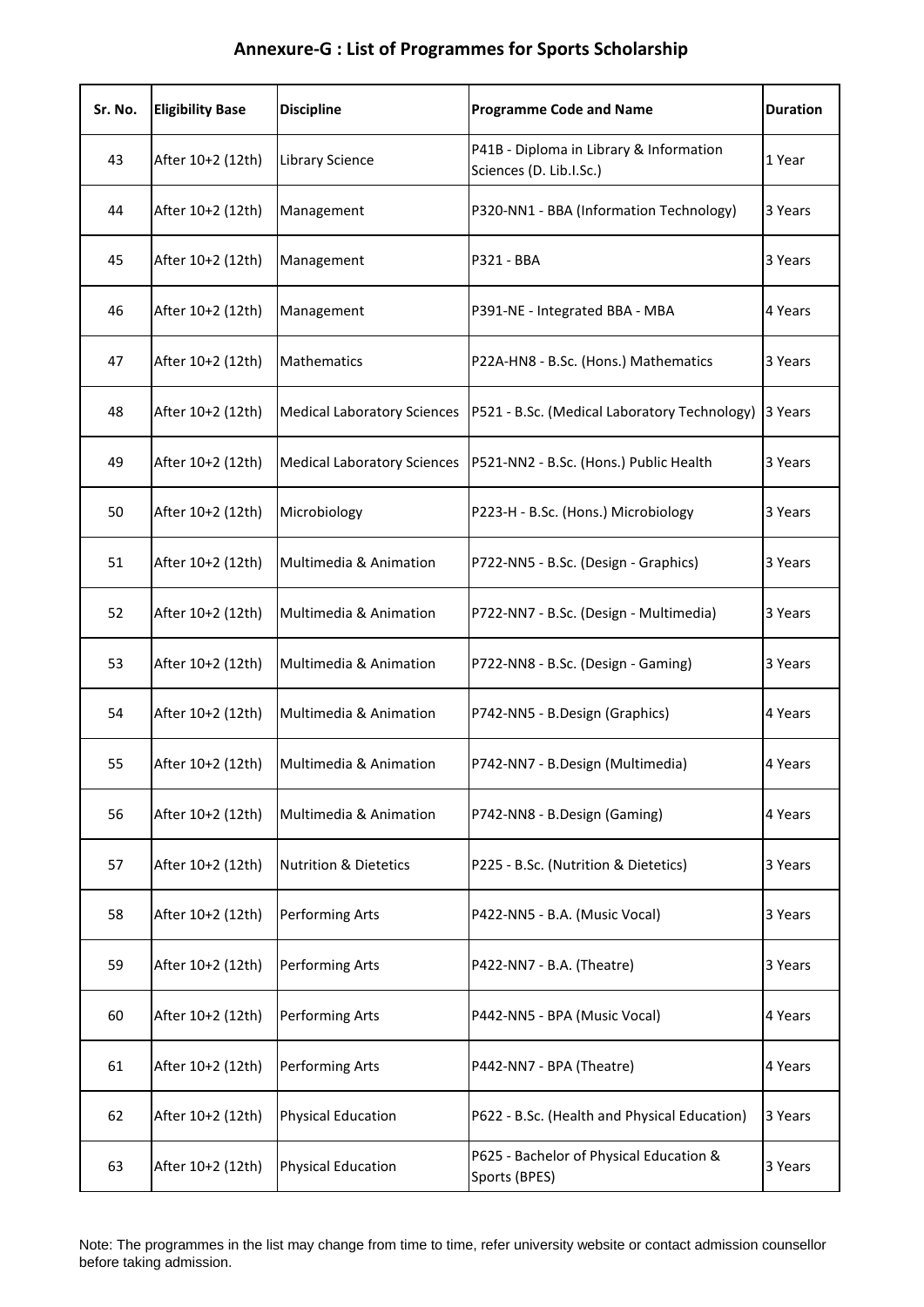| Sr. No. | <b>Eligibility Base</b> | <b>Discipline</b>                    | <b>Programme Code and Name</b>                                       | <b>Duration</b> |
|---------|-------------------------|--------------------------------------|----------------------------------------------------------------------|-----------------|
| 64      | After 10+2 (12th)       | Physics                              | P22A-HN7 - B.Sc. (Hons.) Physics                                     | 3 Years         |
| 65      | After 10+2 (12th)       | Physiotherapy                        | P542 - Bachelor of Physiotherapy (BPT)                               | 4.5 Years       |
| 66      | After 10+2 (12th)       | Planning                             | P743 - B. Plan.                                                      | 4 Years         |
| 67      | After 10+2 (12th)       | Product & Industrial Design          | P742-NN2 - B.Design (Product & Industrial)                           | 4 Years         |
| 68      | After 10+2 (12th)       | Zoology                              | P22A-HN5 - B.Sc. (Hons.) Zoology                                     | 3 Years         |
| 69      | <b>After Graduation</b> | Library Science                      | P4AB - Bachelor of Library & Information<br>Sciences (B. Lib. I.Sc.) | 1 Year          |
| 70      | <b>After Graduation</b> | Agriculture                          | P26B-NN9 - M.Sc. Ag. (Agricultural<br>Economics)                     | 2 Years         |
| 71      | <b>After Graduation</b> | Agriculture                          | P26B-NNA - M.Sc. Ag. (Agricultural Extension<br>& Communication)     | 2 Years         |
| 72      | <b>After Graduation</b> | Architecture                         | P771-T - M.Arch. (Executive)                                         | 3 Years         |
| 73      | <b>After Graduation</b> | Ayurvedic Pharmaceutical<br>Sciences | P570-NN7 - M.Pharm. (Ayurveda)                                       | 2 Years         |
| 74      | <b>After Graduation</b> | Biotechnology                        | P260-H - M.Sc. (Hons.) Biotechnology                                 | 2 Years         |
| 75      | <b>After Graduation</b> | Botany                               | P261-H - M.Sc. (Hons.) Botany                                        | 2 Years         |
| 76      | <b>After Graduation</b> | Chemistry                            | P266-H - M.Sc. (Hons.) Chemistry                                     | 2 Years         |
| 77      | <b>After Graduation</b> | Commerce                             | P362 - M.Com.                                                        | 2 Years         |
| 78      | <b>After Graduation</b> | <b>Computer Applications</b>         | P163 - M.Sc. (Information Technology)                                | 2 Years         |
| 79      | <b>After Graduation</b> | <b>Computer Applications</b>         | P164-NN1 - MCA                                                       | 2 Years         |
| 80      | <b>After Graduation</b> | Economics                            | P363-H - M.Sc. (Hons.) Economics                                     | 2 Years         |
| 81      | <b>After Graduation</b> | Education                            | P661 - M.A. (Education)                                              | 2 Years         |
| 82      | <b>After Graduation</b> | Education                            | P6A1 - B.Ed.                                                         | 2 Years         |
| 83      | <b>After Graduation</b> | Education                            | P6B1 - M.Ed.                                                         | 2 Years         |
| 84      | <b>After Graduation</b> | Engineering - Automobile             | P179 - M.Tech. (Automobile Engineering)<br>[Full Time]               | 2 Years         |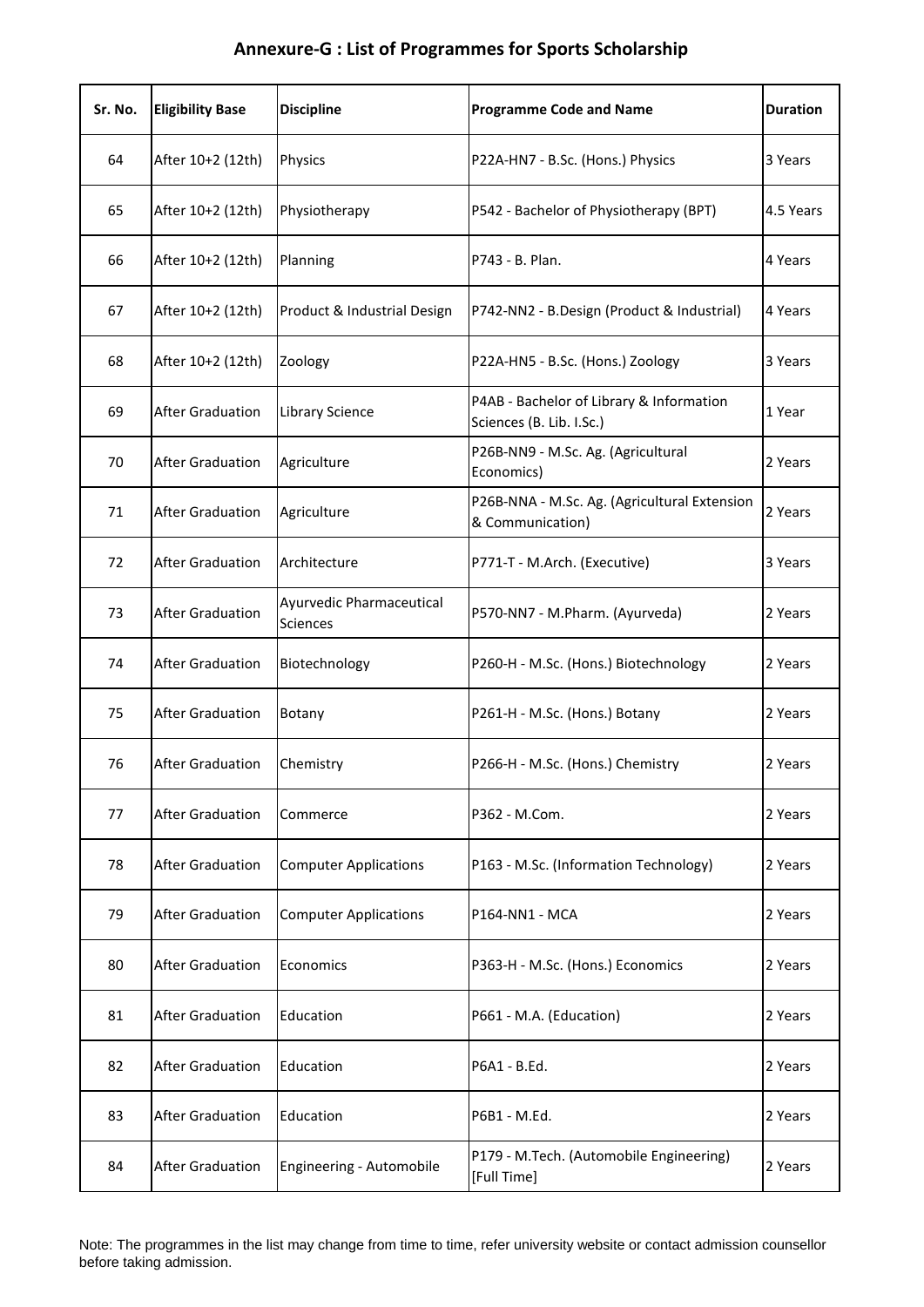| Sr. No. | <b>Eligibility Base</b> | <b>Discipline</b>                            | <b>Programme Code and Name</b>                                               | <b>Duration</b> |
|---------|-------------------------|----------------------------------------------|------------------------------------------------------------------------------|-----------------|
| 85      | <b>After Graduation</b> | Engineering - Biotechnology                  | P171 - M.Tech. (Biotechnology) [Full Time]                                   | 2 Years         |
| 86      | <b>After Graduation</b> | <b>Engineering - Civil</b>                   | P17M - M.Tech. (Transportation Engineering)<br>[Full Time]                   | 2 Years         |
| 87      | <b>After Graduation</b> | <b>Engineering - Civil</b>                   | P17N - M.Tech. (Structural Engineering) [Full<br>Time]                       | 2 Years         |
| 88      | <b>After Graduation</b> | <b>Engineering - Civil</b>                   | P17R - M.Tech. (Construction Management)<br>[Full Time]                      | 2 Years         |
| 89      | <b>After Graduation</b> | <b>Engineering - Civil</b>                   | P17U - M.Tech. (Geotechnical Engineering)                                    | 2 Years         |
| 90      | <b>After Graduation</b> | Engineering - Computer<br>Science            | P172 - M.Tech. (Computer Science and<br>Engineering) [Full Time]             | 2 Years         |
| 91      | <b>After Graduation</b> | Engineering - Computer<br>Science            | P17AC - M.Tech. (Data Science and Analytics)<br>[Full Time]                  | 2 Years         |
| 92      | <b>After Graduation</b> | Engineering - Computer<br>Science            | P17AD - M.Tech. (Information Security and<br>Cyber Forensics) [Full Time]    | 2 Years         |
| 93      | <b>After Graduation</b> | Engineering - Computer<br>Science            | P17X - M.Tech. (Machine Learning and<br>Artificial Intelligence) [Full Time] | 2 Years         |
| 94      | <b>After Graduation</b> | Engineering - Electrical &<br>Electronics    | P17J - M.Tech. (Power Systems) [Full Time]                                   | 2 Years         |
| 95      | <b>After Graduation</b> | Engineering - Electronics &<br>Communication | P175 - M.Tech. (Electronics and<br>Communication Engineering) [Full Time]    | 2 Years         |
| 96      | <b>After Graduation</b> | Engineering - Electronics &<br>Communication | P17F - M.Tech. (VLSI Design) [Full Time]                                     | 2 Years         |
| 97      | <b>After Graduation</b> | Engineering - Food<br>Technology             | P17Q - M.Tech. (Food Technology) [Full Time] 2 Years                         |                 |
| 98      | <b>After Graduation</b> | Engineering - Mechanical                     | P17K - M.Tech. (Thermal Engineering) [Full<br>Time]                          | 2 Years         |
| 99      | <b>After Graduation</b> | Engineering - Mechanical                     | P17T - M.Tech. (Robotics) [Full Time]                                        | 2 Years         |
| 100     | <b>After Graduation</b> | English & Foreign Languages                  | P463 - M.A. (English)                                                        | 2 Years         |
| 101     | <b>After Graduation</b> | <b>Fashion Design</b>                        | P762-NN3 - M.Sc. (Design - Fashion)                                          | 2 Years         |
| 102     | After Graduation        | <b>Fashion Design</b>                        | P772-NN3 - M.Design (Fashion)                                                | 2 Years         |
| 103     | <b>After Graduation</b> | <b>Fine Arts</b>                             | P471 - Master of Fine Arts (MFA)                                             | 2 Years         |
| 104     | <b>After Graduation</b> | Food Technology                              | P264 - M.Sc. (Food Science & Technology)                                     | 2 Years         |
| 105     | After Graduation        | <b>Forensic Sciences</b>                     | P26G - M.Sc. (Forensic Sciences)                                             | 2 Years         |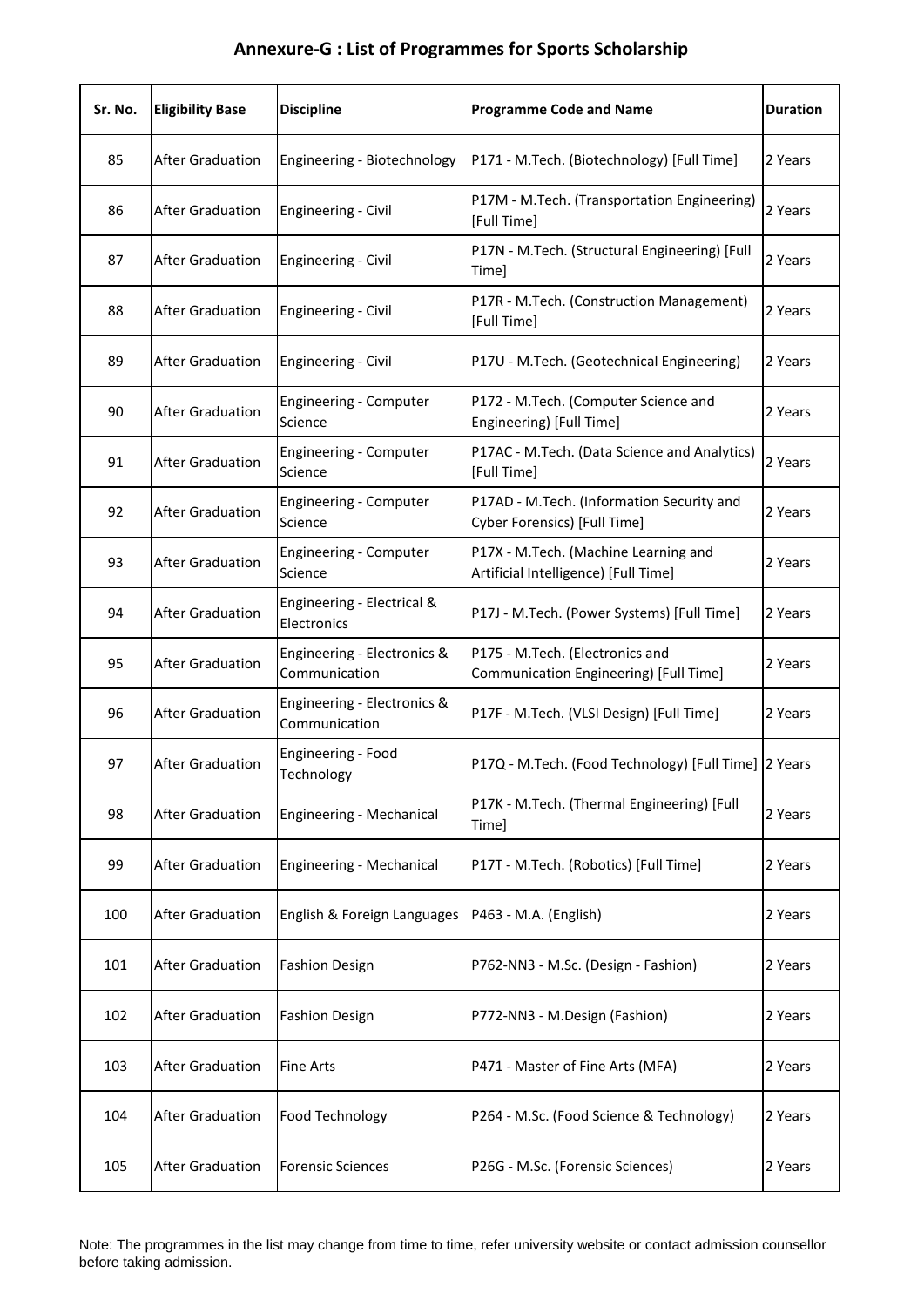| Sr. No. | <b>Eligibility Base</b> | <b>Discipline</b>                  | <b>Programme Code and Name</b>                                      | <b>Duration</b> |
|---------|-------------------------|------------------------------------|---------------------------------------------------------------------|-----------------|
| 106     | <b>After Graduation</b> | Geography                          | P459-NN2 - Post Graduate Diploma in<br>Disaster Management          | 2 Years         |
| 107     | <b>After Graduation</b> | Geography                          | P469-NN1 - M.Sc. (Geography)                                        | 2 Years         |
| 108     | <b>After Graduation</b> | History                            | P456-NN1 - Post Graduate Diploma in<br><b>Museum Studies</b>        | 2 Years         |
| 109     | <b>After Graduation</b> | History                            | P466 - M.A. (History)                                               | 2 Years         |
| 110     | <b>After Graduation</b> | Hotel Management &<br>Tourism      | P364 - M.Sc. (Hotel Management)                                     | 2 Years         |
| 111     | <b>After Graduation</b> | Hotel Management &<br>Tourism      | P370-NN4 - MBA (Tourism and Hospitality)                            | 2 Years         |
| 112     | <b>After Graduation</b> | Indian Languages                   | P464 - M.A. (Punjabi)                                               | 2 Years         |
| 113     | <b>After Graduation</b> | Indian Languages                   | P465 - M.A. (Hindi)                                                 | 2 Years         |
| 114     | <b>After Graduation</b> | <b>Interaction Design</b>          | P772-NN9 - M.Design (User Experience)                               | 2 Years         |
| 115     | <b>After Graduation</b> | Interior & Furniture Design        | P762-NN1 - M.Sc. (Design -Interior &<br>Furniture)                  | 2 Years         |
| 116     | <b>After Graduation</b> | Interior & Furniture Design        | P772-NN1 - M.Design (Interior & Furniture)                          | 2 Years         |
| 117     | <b>After Graduation</b> | Interior & Furniture Design        | P772-TN1 - M.Design (Interior & Furniture)<br>[Part Time]           | 3 Years         |
| 118     | <b>After Graduation</b> | Journalism & Film Production       | P764 - M.A. (Journalism & Mass<br>Communication)                    | 2 Years         |
| 119     | <b>After Graduation</b> |                                    | Journalism & Film Production P767 - M.Sc. (Film and TV Production)  | 2 Years         |
| 120     | <b>After Graduation</b> | Law                                | P4AE - LL.B.                                                        | 3 Years         |
| 121     | <b>After Graduation</b> | Law                                | P4BE - LL.M.                                                        | 1 Year          |
| 122     | <b>After Graduation</b> | <b>Library Science</b>             | P4BB - Master of Library & Information<br>Sciences (M. Lib. I. Sc.) | 1 Year          |
| 123     | <b>After Graduation</b> | Mathematics                        | P269-H - M.Sc. (Hons.) Mathematics                                  | 2 Years         |
| 124     | <b>After Graduation</b> | Mathematics                        | P26J - M.Sc. (Statistics and Data Analytics)                        | 2 Years         |
| 125     | <b>After Graduation</b> | <b>Medical Laboratory Sciences</b> | P564 - M.Sc. (Clinical Microbiology)                                | 2 Years         |
| 126     | <b>After Graduation</b> | <b>Medical Laboratory Sciences</b> | P565 - M.Sc. (Clinical Biochemistry)                                | 2 Years         |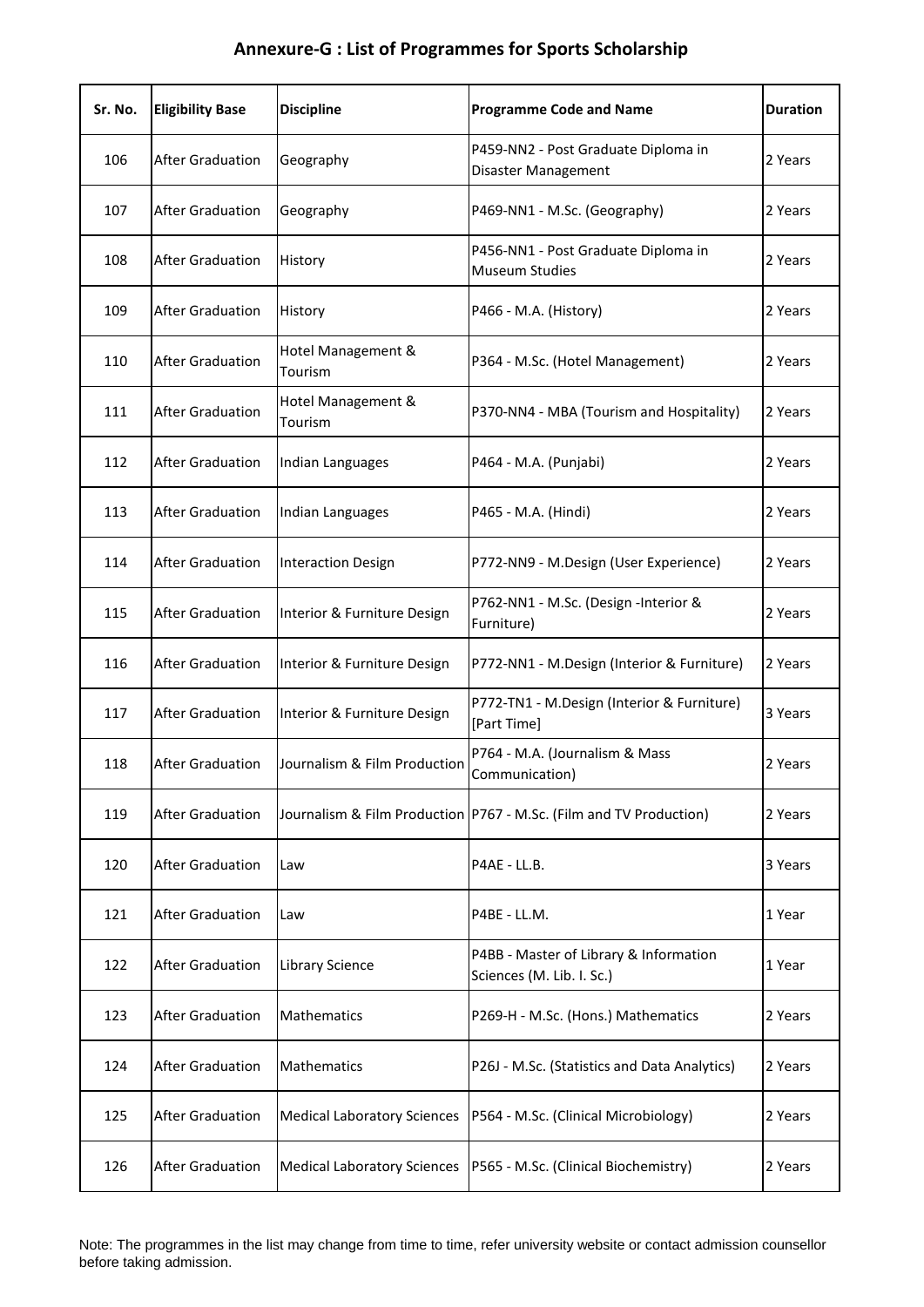| Sr. No. | <b>Eligibility Base</b> | <b>Discipline</b>                | <b>Programme Code and Name</b>             | <b>Duration</b> |
|---------|-------------------------|----------------------------------|--------------------------------------------|-----------------|
| 127     | <b>After Graduation</b> | Microbiology                     | P263-H - M.Sc. (Hons.) Microbiology        | 2 Years         |
| 128     | <b>After Graduation</b> | Multimedia & Animation           | P762-NN7 - M.Sc. (Design - Multimedia)     | 2 Years         |
| 129     | <b>After Graduation</b> | Multimedia & Animation           | P772-NN7 - M.Design (Multimedia)           | 2 Years         |
| 130     | <b>After Graduation</b> | <b>Nutrition &amp; Dietetics</b> | P265 - M.Sc. (Nutrition & Dietetics)       | 2 Years         |
| 131     | <b>After Graduation</b> | Performing Arts                  | P462-NN8 - M.A. (Theatre and Television)   | 2 Years         |
| 132     | <b>After Graduation</b> | <b>Performing Arts</b>           | P472 - Master of Performing Arts (MPA)     | 2 Years         |
| 133     | <b>After Graduation</b> | Philosophy                       | P46M - M.A. (Philosophy)                   | 2 Years         |
| 134     | <b>After Graduation</b> | <b>Physical Education</b>        | P6A2 - B.P.Ed.                             | 2 Years         |
| 135     | <b>After Graduation</b> | <b>Physical Education</b>        | P6B2 - M.P.Ed.                             | 2 Years         |
| 136     | <b>After Graduation</b> | Physics                          | P268-H - M.Sc. (Hons.) Physics             | 2 Years         |
| 137     | <b>After Graduation</b> | Physiotherapy                    | P572-NN1 - MPT (Orthopedics)               | 2 Years         |
| 138     | <b>After Graduation</b> | Physiotherapy                    | P572-NN2 - MPT (Neurology)                 | 2 Years         |
| 139     | <b>After Graduation</b> | Physiotherapy                    | P572-NN5 - MPT (Sports)                    | 2 Years         |
| 140     | <b>After Graduation</b> | Physiotherapy                    | P572-NNA - MPT (Cardiopulmonary)           | 2 Years         |
| 141     | <b>After Graduation</b> | Planning                         | P773 - M. Plan.                            | 2 Years         |
| 142     | <b>After Graduation</b> | <b>Political Science</b>         | P468 - M.A. (Political Science)            | 2 Years         |
| 143     | <b>After Graduation</b> | Product & Industrial Design      | P772-NN2 - M.Design (Product & Industrial) | 2 Years         |
| 144     | <b>After Graduation</b> | Psychology                       | P46A - M.A. (Psychology)                   | 2 Years         |
| 145     | <b>After Graduation</b> | Psychology                       | P46A-NN2 - M.Sc. (Forensic Psychology)     | 2 Years         |
| 146     | <b>After Graduation</b> | Psychology                       | P46G - M.A. (Clinical Psychology)          | 2 Years         |
| 147     | <b>After Graduation</b> | <b>Public Administration</b>     | P46F - M.A. (Public Administration)        | 2 Years         |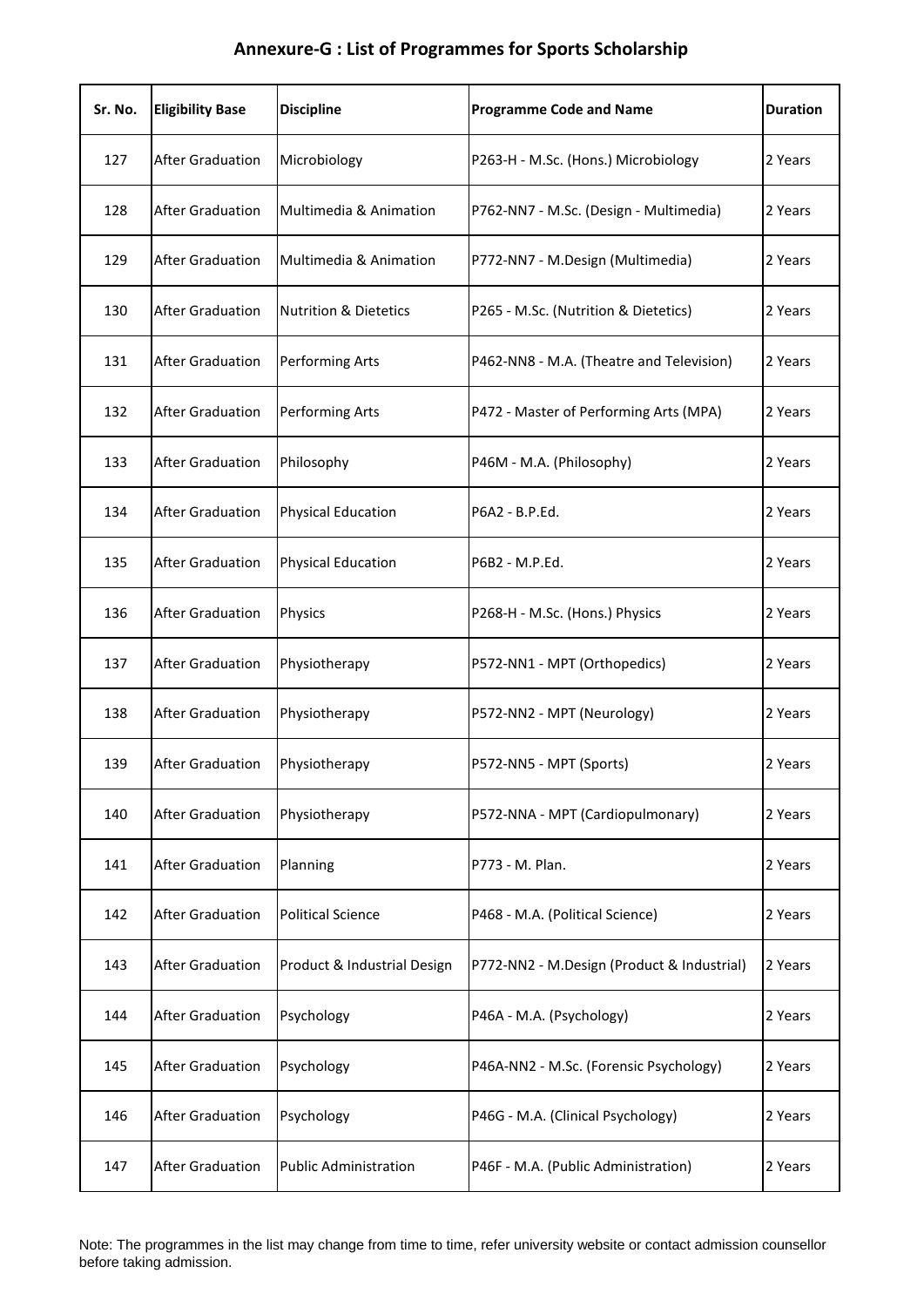| Sr. No. | <b>Eligibility Base</b>                                       | <b>Discipline</b>                           | <b>Programme Code and Name</b>                                      | <b>Duration</b> |
|---------|---------------------------------------------------------------|---------------------------------------------|---------------------------------------------------------------------|-----------------|
| 148     | <b>After Graduation</b>                                       | Sociology                                   | P467 - M.A. (Sociology)                                             | 2 Years         |
| 149     | <b>After Graduation</b>                                       | Sociology                                   | P46K - Master of Social Work (MSW)                                  | 2 Years         |
| 150     | <b>After Graduation</b>                                       | Zoology                                     | P262-H - M.Sc. (Hons.) Zoology                                      | 2 Years         |
| 151     | After Post<br>Graduation                                      | Education                                   | P6F1-NM - Integrated B.Ed.-M.Ed.                                    | 3 Years         |
| 152     | Lateral<br>Entry/Other<br>Programmes(After<br>3 yrs. Diploma) | Ayurvedic Pharmaceutical<br><b>Sciences</b> | P543-L - B.Pharm. (Ayurveda) [Lateral Entry]                        | 3 Years         |
| 153     | Lateral<br>Entry/Other<br>Programmes(After<br>3 yrs. Diploma) | Commerce                                    | P322-L - B.Com. [Lateral Entry]                                     | 2 Years         |
| 154     | Lateral<br>Entry/Other<br>Programmes(After<br>3 yrs. Diploma) | <b>Computer Applications</b>                | P123-L - B.Sc. (Information Technology)<br>[Lateral Entry]          | 2 Years         |
| 155     | Lateral<br>Entry/Other<br>Programmes(After<br>3 yrs. Diploma) | <b>Computer Applications</b>                | P124-L - BCA [Lateral Entry]                                        | 2 Years         |
| 156     | Lateral<br>Entry/Other<br>Programmes(After<br>3 yrs. Diploma) | <b>Fashion Design</b>                       | P722-LN3 - B.Sc. (Design - Fashion) [Lateral<br>Entry]              | 2 Years         |
| 157     | Lateral<br>Entry/Other<br>Programmes(After<br>3 yrs. Diploma) | <b>Fashion Design</b>                       | P742-LN3 - B.Design (Fashion) [Lateral Entry]                       | 3 Years         |
| 158     | Lateral<br>Entry/Other<br>Programmes(After<br>3 yrs. Diploma) | Hotel Management &<br>Tourism               | P324-L - B.Sc. (Hotel Management) [Lateral<br>Entry]                | 2 Years         |
| 159     | Lateral<br>Entry/Other<br>Programmes(After<br>3 yrs. Diploma) | Hotel Management &<br>Tourism               | P325-L - B.Sc. (Airlines, Tourism & Hospitality)<br>[Lateral Entry] | 2 Years         |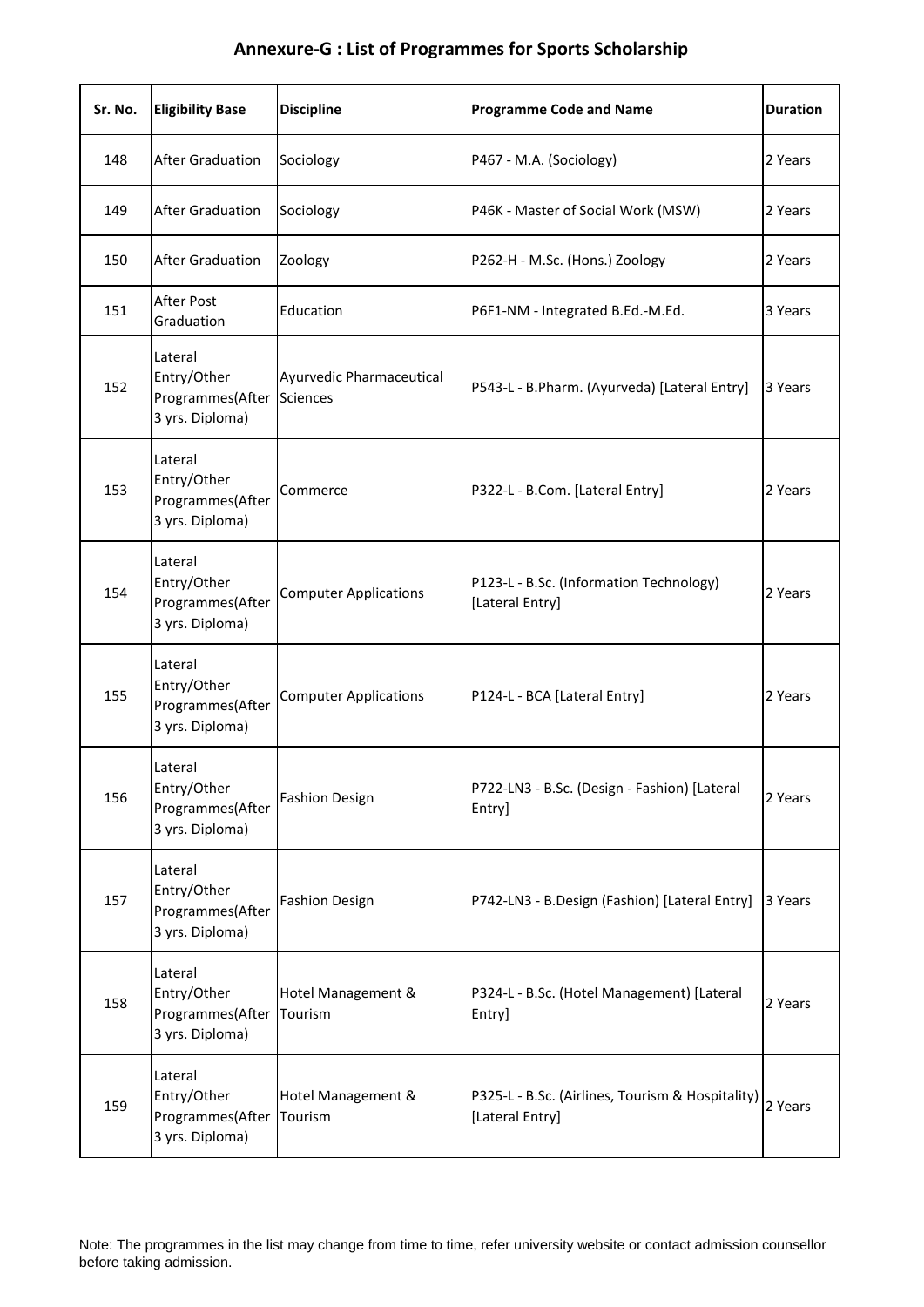| Sr. No. | <b>Eligibility Base</b>                                       | <b>Discipline</b>                         | <b>Programme Code and Name</b>                                                  | <b>Duration</b> |
|---------|---------------------------------------------------------------|-------------------------------------------|---------------------------------------------------------------------------------|-----------------|
| 160     | Lateral<br>Entry/Other<br>Programmes(After<br>3 yrs. Diploma) | Hotel Management &<br>Tourism             | P344-L - Bachelor of Hotel Mgt & Catering<br>Technology (BHMCT) [Lateral Entry] | 3 Years         |
| 161     | Lateral<br>Entry/Other<br>Programmes(After<br>3 yrs. Diploma) | Interior & Furniture Design               | P722-LN1 - B.Sc. (Design - Interior &<br>Furniture) [Lateral Entry]             | 2 Years         |
| 162     | Lateral<br>Entry/Other<br>Programmes(After<br>3 yrs. Diploma) | Interior & Furniture Design               | P742-LN1 - B.Design (Interior & Furniture)<br>[Lateral Entry]                   | 3 Years         |
| 163     | Lateral<br>Entry/Other<br>Programmes(After<br>3 yrs. Diploma) | Management                                | P321-L - BBA [Lateral Entry]                                                    | 2 Years         |
| 164     | Lateral<br>Entry/Other<br>Programmes(After<br>3 yrs. Diploma) | <b>Medical Laboratory Sciences</b>        | P521-L - B.Sc. (Medical Laboratory<br>Technology) [Lateral Entry]               | 2 Years         |
| 165     | Lateral<br>Entry/Other<br>Programmes(After<br>3 yrs. Diploma) | Physiotherapy                             | P542-L - Bachelor of Physiotherapy (BPT)<br>[Lateral Entry]                     | 3.5 Years       |
| 166     | Lateral<br>Entry/Other<br>Programmes(After<br>3 yrs. Diploma) | Product & Industrial Design               | P742-LN2 - B.Design (Product & Industrial)<br>[Lateral Entry]                   | 3 Years         |
| 167     | Lateral<br>Entry/Other<br>Programmes(After<br>ITI etc)        | Architecture                              | P701-L - Diploma in Architectural<br>Assistantship [Lateral Entry]              | 2 Years         |
| 168     | Lateral<br>Entry/Other<br>Programmes(After<br>ITI etc)        | Engineering - Civil                       | P107-L - Diploma (Engg.) Civil Engg. (CE)<br>[Lateral Entry]                    | 2 Years         |
| 169     | Lateral<br>Entry/Other<br>Programmes(After<br>ITI etc)        | <b>Engineering - Computer</b><br>Science  | P102-L - Diploma (Engg.) Computer Sc. &<br>Engg. (CSE) [Lateral Entry]          | 2 Years         |
| 170     | Lateral<br>Entry/Other<br>Programmes(After<br>ITI etc)        | Engineering - Electrical &<br>Electronics | P105-L - Diploma (Engg.) Electronics & Comm.<br>Engg. (ECE) [Lateral Entry]     | 2 Years         |